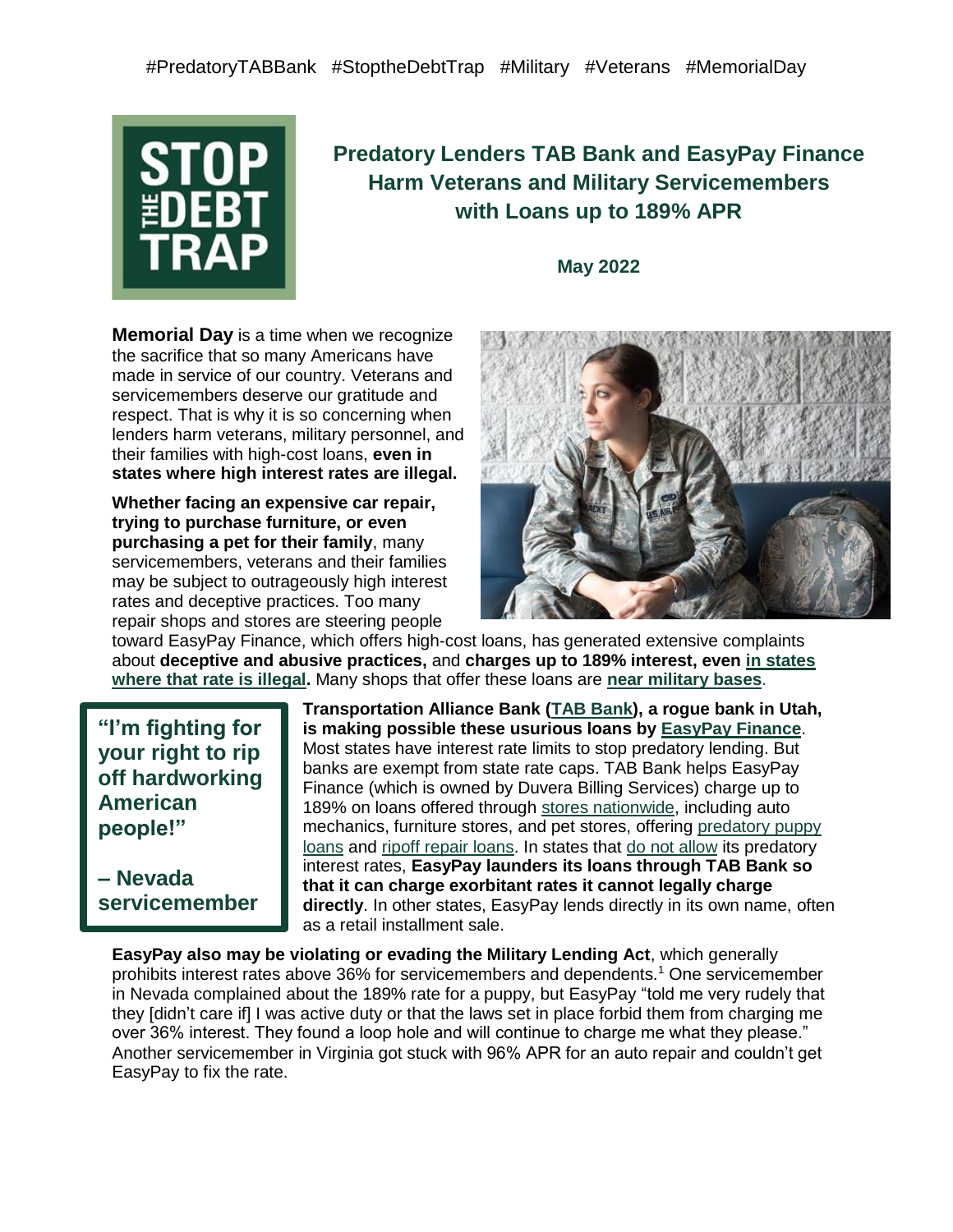EasyPay is popping up as a financing option everywhere – including at shops near military bases where the loans are more likely to affect servicemembers. For example, for auto repairs, EasyPay Finance is available at major repair chains lik[e](https://www.aamco.com/Financing) [AAMCO,](https://www.aamco.com/Financing) [JiffyLube](https://jiffyautoservice.com/tire-and-service-financing)[,](https://www.meineke.com/about/meineke-credit-card/) [Meineke,](https://www.meineke.com/about/meineke-credit-card/) an[d](https://www.midas.com/about-midas/midas-credit-card-service-financing) [Midas.](https://www.midas.com/about-midas/midas-credit-card-service-financing) A quick check of EasyPay's website identified [numerous locations](https://docs.google.com/document/d/1xgNv2SMPNqOd58foKP2_ODBx4xoKZkik_Ji9uiXYq7I/edit) that offer EasyPay loans for auto repairs and furniture within 15 miles of a military base, putting these terrible loans in easy reach of servicemembers.

**Numerous military consumers have complained about EasyPay loans to help pay for auto repairs and puppies**. <sup>2</sup> Military complaints to th[e](https://www.consumerfinance.gov/data-research/consumer-complaints/search/?date_received_max=2022-02-10&date_received_min=2011-12-01&has_narrative=true&page=1&searchField=all&size=25&sort=created_date_desc&tab=List) [Consumer Financial Protection Bureau](https://www.consumerfinance.gov/data-research/consumer-complaints/search/?date_received_max=2022-02-10&date_received_min=2011-12-01&has_narrative=true&page=1&searchField=all&size=25&sort=created_date_desc&tab=List) and Ripoff Reports describe:

- **Outrageous interest rates of 96% to 189% charged to servicemembers, veterans or their family members**, sometimes in states that do not allow those rates.
- Payments for months and years that **do little to reduce the loan balance**.
- **EXED Interest rates hidden in fine print.** Applications required to be completed on small cellphones leave consumers in the dark about the terms.
- **Promises of elusive full interest rebates** if paid in 90 days, with obstacles that prevent consumers from avoiding interest.
- **E** Automatic payments not properly processed, leading to late payments that deprive the consumer of the interest rebate.
- **Rude and unhelpful customer service and administrative errors**, leading to missed payments, fees, and loss of the interest-free option.
- **EXTER 15 Harm to credit reports**, including from loans paid in full or reported inaccurately. No response to consumer disputes.
- **Debt collection issues**, with loans sent to collectors after the interest balloons, insults even when payments errors happened while the consumer was in the hospital, and collectors failing to correct credit reports after the loan is paid.

Below are just a few of the many stories from military consumers caught in predatory loans from EasyPay Finance. Not all of these stories involve loans laundered through TAB Bank, but they illustrate the type of practices that the bank is enabling.

For more information, contact Stephen Rouzer [\(srouzer@nclc.org\)](mailto:srouzer@nclc.org)

## ALABAMA

*1. Fort Rucker area military consumer reports trouble managing the loan.*

(No complaint narrative) Source: CFPB #1371033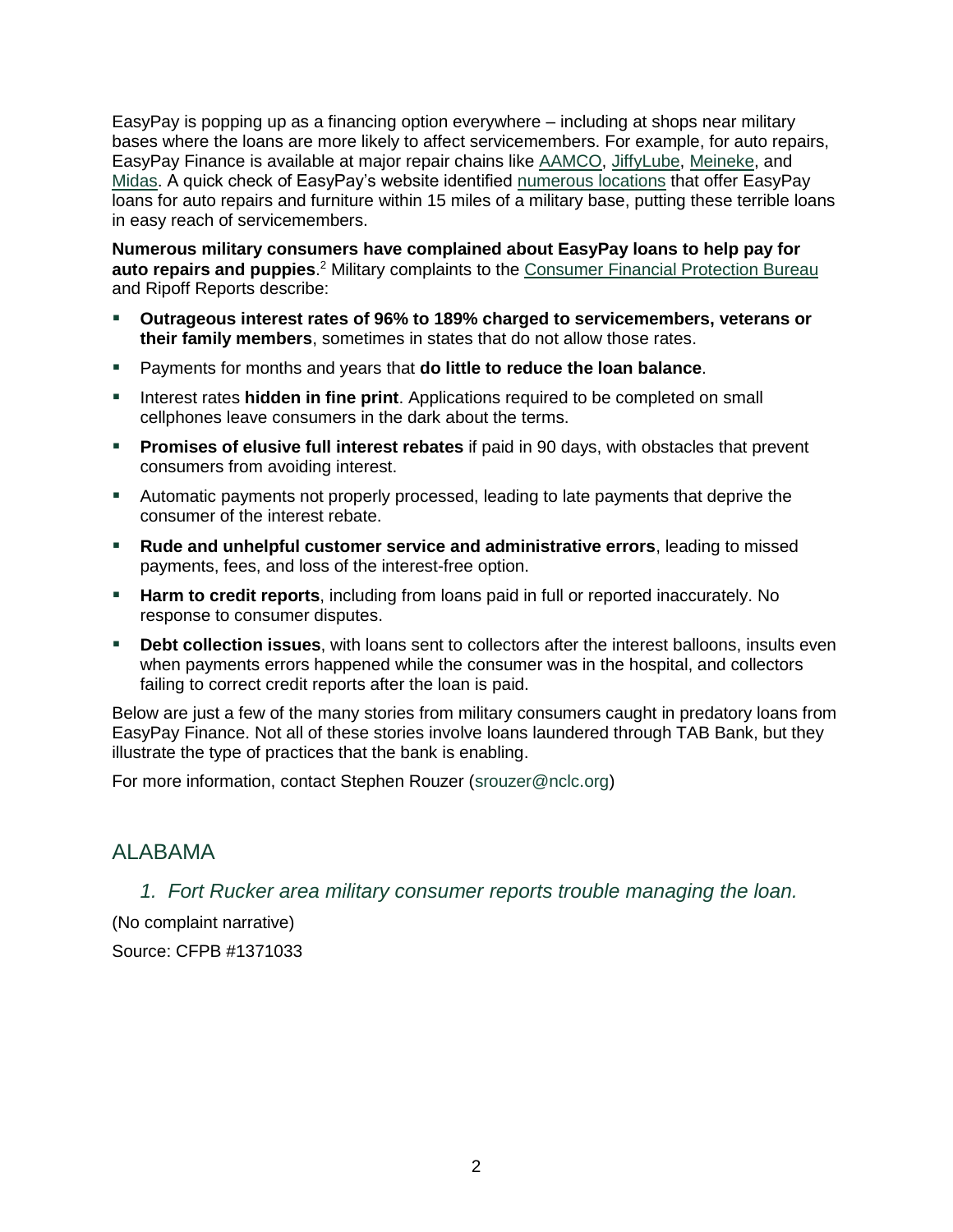# ARIZONA\*

2. *A military consumer from Mohave County, Arizona (86442), who was required to apply for a loan via cellphone, found out the loan's APR was 189% when she finally received printed copies of the agreement.*

*"*I've just had to get my car repaired on credit. I went to [a car repair shop in] AZ . They use 'EasyPay ' finance company for financing of customers needing credit. 'EasyPay Finance ' ONLY does 'applications ' by CELL PHONE. This is highly irregular as cell phones have very minute screens in which to view the numerous needed documents. This makes it almost IMPOSSIBLE to see what you are signing…. I finally received printed copies of the documents that I could actually READ I noticed that there is an APR of 188.99 %? I initially thought this to be a typo since this is EXCESSIVE? This makes the FINANCE CHARGE {\$1000.00} for a charge of only {\$810.00}. This entire matter must surely be FRAUDULENT? How can anyone legally charge a larger finance charge than the amount of credit needed? …"

Source: CFPB #2130106

# CALIFORNIA\*\*

#### *3. Servicemember from San Diego being charged high interest rates*

*"*I am being charged … percent interest on a loan for expenses when my vehicle broke down. I am currently … military."

Source: CPFB #2051666

#### *4. Older military consumer given loan on phone with no written contract, tricked by 12-month loan that doubled to 2 years*

*"*We needed our car repaired and the cost came to {\$1400.00} at XXXX we did not have the cash so the manager said we could get a easy pay loan and set it up over the phone after giving our information to someone over the phone he handed me the phone and a man told me that I could pay it off in 90 days same as cash or I COULD PAY {\$140.00} for 12 months and I said I could do that and we had done that without fail the last 12 months never late. well on the 13 month they took another payment out so I called them and they were rude and said I owe for another year. they said I agreed to that no I did not, there was no contract sent to me only a over the phone agreement that I did without fail so I closed my account so they could not get another payment I do n't owe for."

#### Source: CFPB #1747924

*5. Military consumer in San Diego area reports incorrect information on credit report, old information that reappears or never goes away.*

(No complaint narrative).

Source: CFPB #3715545.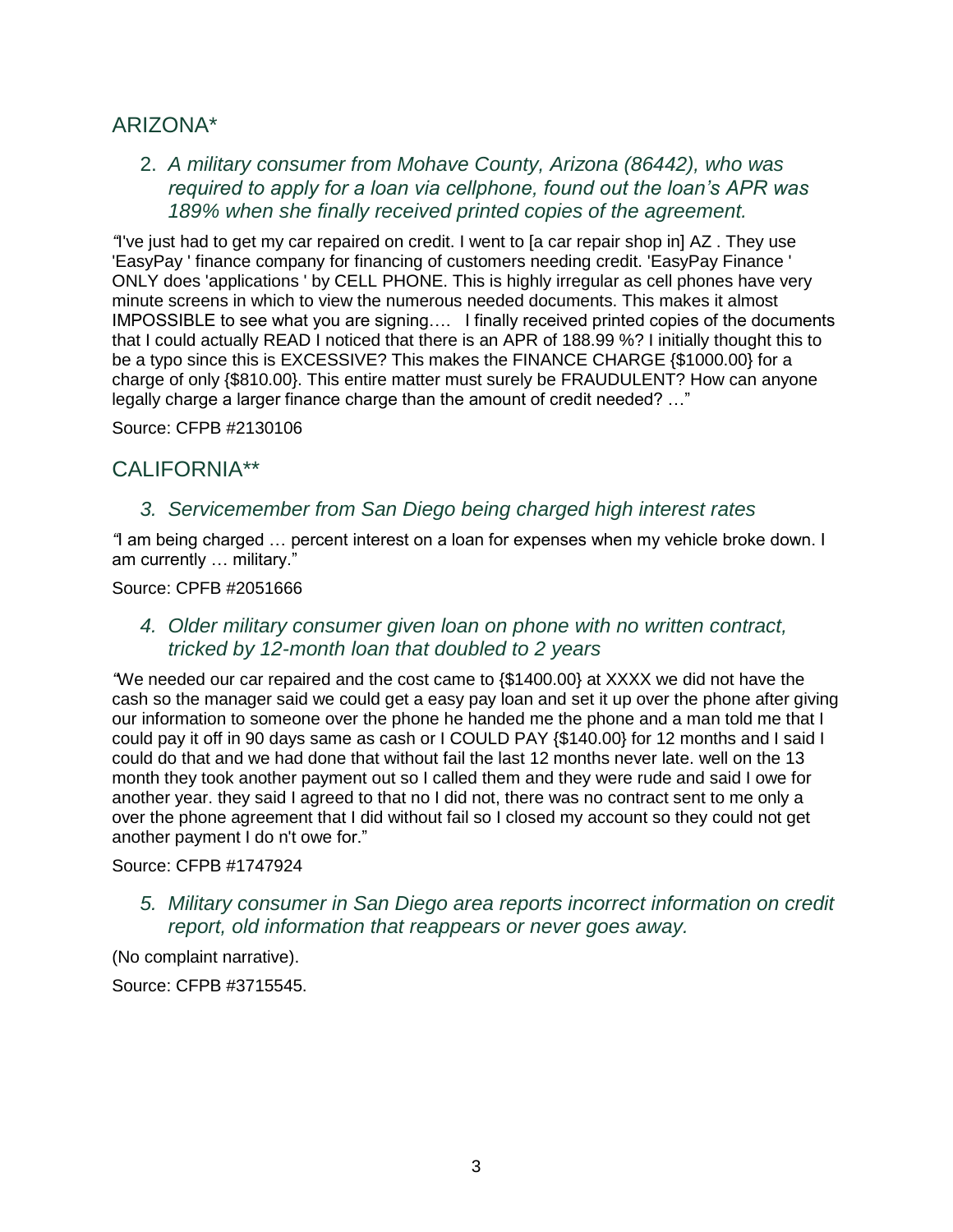# FLORIDA

6. *Military consumer pays 130% interest on the purchase of a dog, amounting to \$1,500 in interest.*

*"*I purchased a dog for {\$2500.00} from [store] in [town]. I applied for financing through EasyPay Finance, which was approved. However, they charged me an annual interest rate of 130 %. I recently paid off the loan, because of the egregious interest rate. I ultimately paid {\$4000.00} total, {\$2500.00} for the original purchase amount and {\$1500.00} in interest."

Source: CFPB #2720976

*7. Jacksonville area military consumer has problem with the payoff process at the end of the loan.*

(No complaint narrative.)

Source: CFPB #3556532

## ILLINOIS

8. *At 151% APR, Chicago-based military consumer (60644) pays \$2,300 for \$1,500 loan, still owes \$1,300.*

*"*I had a costly auto repair. The repair shop I took my vehicle to listed XXXX as an accepted form of payment. I applied online in XX/XX/2019 because I thought I had a fair credit score. I was approved for an amount that exceeded the cost of the repair, the amount was {\$1500.00}. I have since made twenty three payments totaling {\$2300.00}. The payment amount to payoff the remaining debt is {\$1300.00}. The interest rate is 151 %. I currently make payments biweekly of {\$100.00}."

Source: CFPB #3501880

*9. Older military consumer near Chicago reports trouble managing the loan.*

(No consumer narrative.)

Source: CFPB #1465567

## KANSAS\*

*10. Military consumer near McConnell Air Force Base reports trouble managing the loan.*

(No complaint narrative.)

Source: CFPB #1583554

## NEVADA\*

*11. Nevada active-duty servicemember (89115) to Duvera (EasyPay): "I'm fighting for your right to rip off hardworking American people!"*

"I wanted to get my kids a puppy. We found the perfect dog at a puppy store. they were asking \$800. I didn't have that kind of money on hand so we had decided not to get her that is until they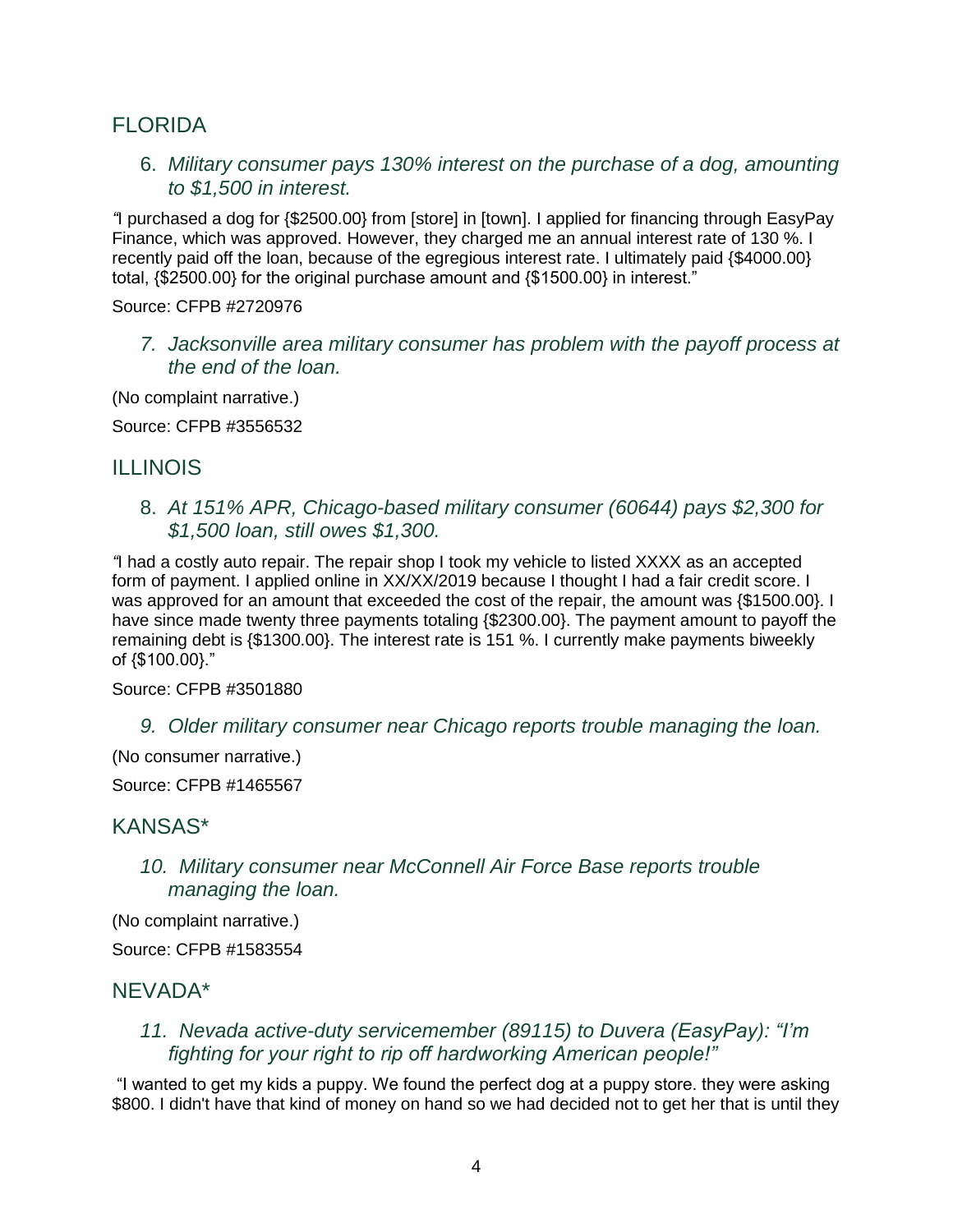offered to finance us through DUVERA. The pet store misled me on how much I would be financed on and when I reviewed my contract I found that this finance company was attempting to charge me an interest rate of 189%. I immediately called my military instilation's legal office. I went over a few different legal acts that were set into place to protect active duty military personnel from predetory lendors. I emailed DUVERA and they called me back and basically told me very rudely that they didnt care of I was active duty or that the laws set in place forbid them from charging me over 36% interest. They found a loop hole and will continue to charge 7 me what they please. I am still trying to figure out if my legal office can help me but I am completely ashamed of this company. They are true scam artists and the woman who called to let me know they found a loop hole was very rude and had a bad attitude. I hope the sleeze people who run and work for this company have a great christmas. my family sure wont considering, out of an \$800 loan I will end up paying out \$2,400 which will put \$1,600 in this companies pocket. Your welcome! I'm fighting for your right to rip off hardworking American people DUVERA!"

Sources: Ripoff Report #1257948 and similar complaint at CFPB #15855571

#### *12. Las Vegas (89074) military consumer who financed puppy "Where are consumer protections?" after "insane and illegal" interest and negative impact on credit report even after paid in full.*

"[I] utilized small loan service Duvera to assist purchasing a puppy with an understanding I would have until XX/XX/2020 to satisfy the amount due. Duvera assigned the loan to XXXX. XXXX applied an appalling amount of interest to the loan. In my constant calls they were unwilling the allow me to satisfy the account so that they could continue to charge insane and illegal amount of interest daily. Once I finally had satisfied the account, they continue to report me as having a monthly payment and balance due. I have called and again they are unwilling to assist by updating their reporting to the bureaus. I am requesting all interest refunded, and credit reporting updated to reflect as paid in full/satisfied. This reporting continues to negatively impact on my ability to receive credit. This company is engaged in continual predatory lending practices, and are acting maliciously against me. They need to be closed down! Where are consumer protections?"

Source: CFPB #4078227

## NEW JERSEY

13. *Military consumer from New Jersey borrows to purchase pet, tries to pay off loan in full but loan gets sent to collection. Credit score gets lowered 100 points because of inaccurate information on credit report.*

*"*I borrowed money to complete an expensive purchase of a pet for my daughter! They took application at the pet store.They let me have {\$1800.00} loan. They said I could pay loan in 90 days without penalty or interest.I tried to pay the loan and they said that I missed 2 payments so the loan went into default and that I owed almost twice the amount of original loan in fees and interest!

"I contacted them and they insisted that I owed the money ; and that I could do nothing!

"Now they have another entity trying to collect the debt and in less than 14 months the debt has been reported to 2 of the credit agencies as over {\$5000.00} They reported several times with variations to account number and totally different dollar amounts so the agency has lowered credit scores over 100points because of multiple violations or debts.The agency reporting the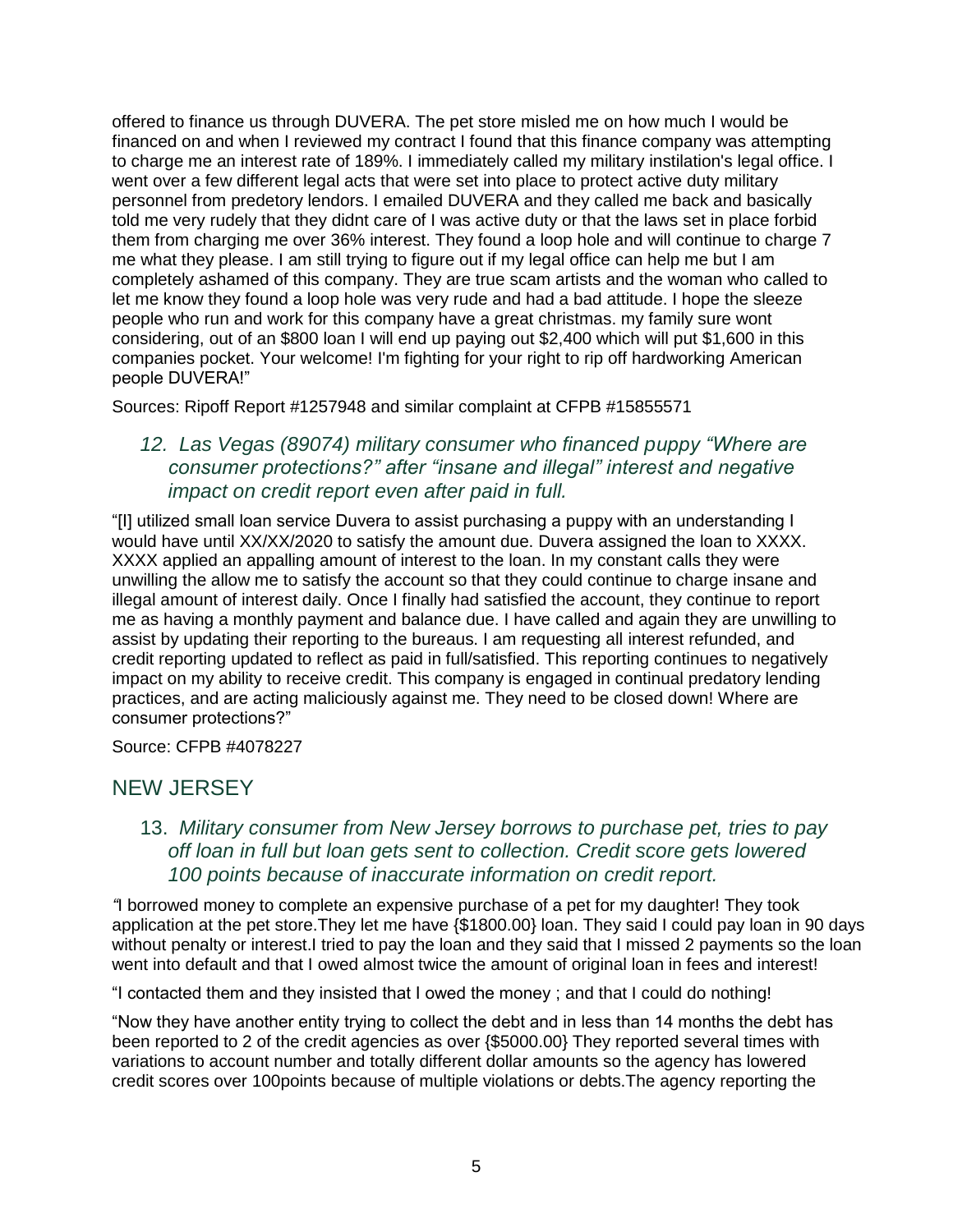debt has not verified the debt and its been over 65 days since we requested proof or verification of debt. The companies name is DUVERA FINANCIAL."

Source: CFPB #3389870

# OREGON\*

*14. Military debt collection complaint about continued attempts to collect debt not owed, debt discharged in bankruptcy.*

(No complaint narrative)

Source: CFPB #1018771

## PENNSYLVANIA\*

*15. Credit record of a military consumer from Philadelphia continues to suffer from debt collection and harmful credit reporting, even after loan is paid off, because company refuses to rectify.*

Original debt was .. {\$500.00} a, after interest and fees accumulated to XXXX XX/XX/17 also had a XXXX . the original debt has been. Paid to the creditor. the secondary debt collector .. will not update the credit beaureas and remove derogatory remarks from credit. I am recovering from the XXXX and attempting to recover my credit as well

Source: CFPB #3528912

# **TEXAS**

*Older military consumer near Austin reports continued attempts to collect debt that is not theirs.*

(No complaint narrative.)

Source: CFPB #1186477

## VIRGINIA\*

#### *16. Virginia Beach (23464) consumer tells the lender they were a servicemember but is still charged 96% APR on vehicle repair, still owes most of original loan after two years*

*"*i am an XXXX XXXX service member, and i had a transmission go out in my vehicle. i took my truck to a local shop to have the transmission fixed. the company had companies that they had that would give you a loan to pay for the repairs since i could n't afford it at the time, and i got approved with duvera. after a couple of statements, i saw that i was getting charged nearly 96 % APR and that was outrageous. i call the company and told them i was a service member and that i could n't get charged that much for APR and they said they would fix it but nothing has happened. i opened the account XXXX XXXX, 2015 and after 2 years I 've only been able to pay down about XXXX dollars from my original loan and its been 2 years. i still owe about 80 %."

Source: CFPB #2770607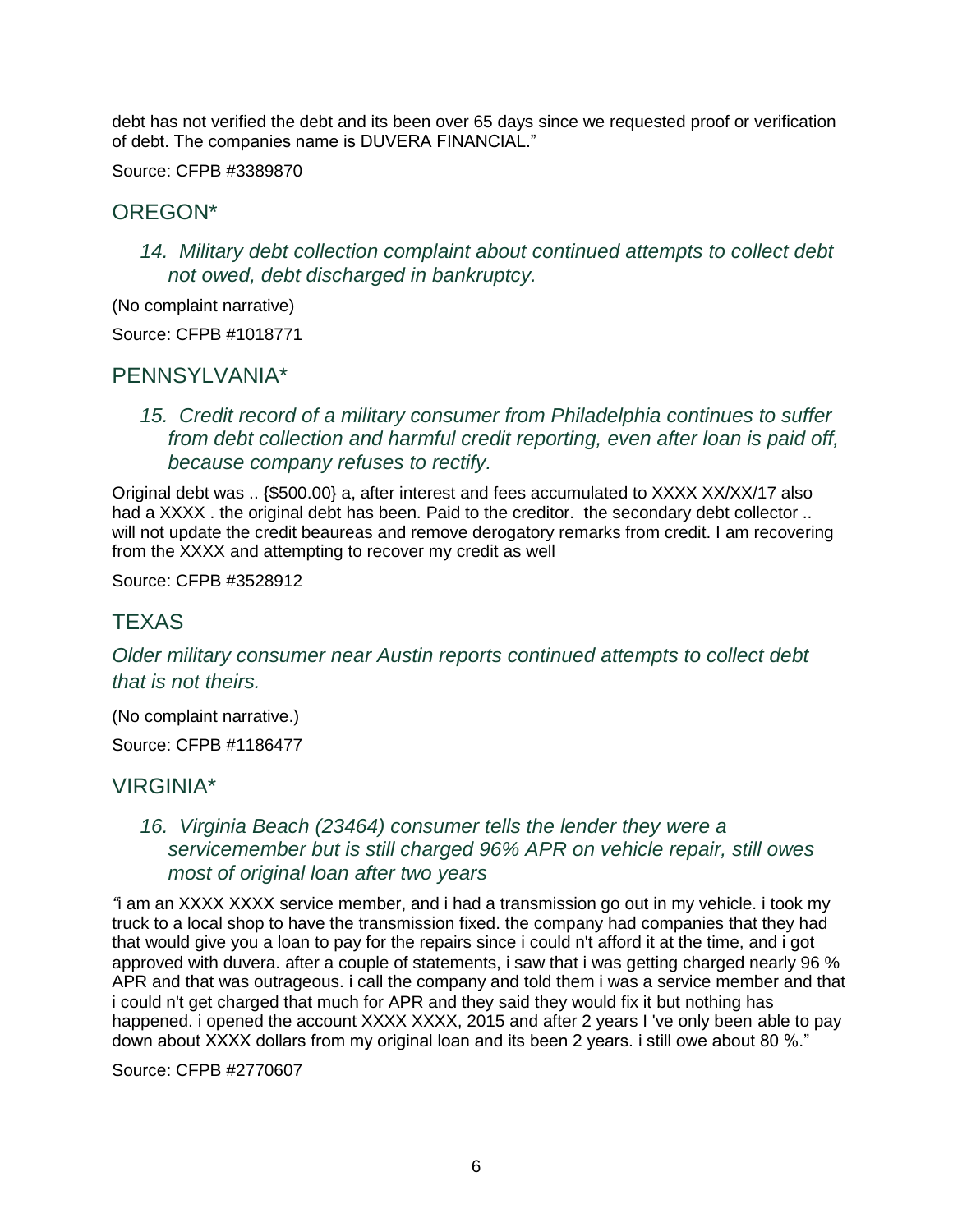#### *17. Military consumer in Arlington reported as delinquent when paid in full; fears retaliation for paying in full to avoid exorbitant interest rate of 119% that is illegal in Virginia*

*"*… I obtained an installment loan … to fund my vehicle repair ….The loan was advertised as 90 days same as cash with no interest or prepayment penalty but with an APR of 119 %. While the interest rate was unreasonable, I could not afford to pay the {\$1200.00} repair at the time and urgently needed my vehicle for work, … school and to take my kids to school and other places, so I took the loan. The loan was disclosed to have semi-monthly payments of {\$69.00} over a 48 month period that were required to be auto payments.

"The first payment processed on … and subsequent payments were made via auto payment twice every month. While all payments were made and processed including extra and irregular payments … has reported to the credit bureau that the account is past due 30 days.

"The fact is that the account is actually paid in Full. While I have attempted to resolve this in phone calls with … but have been unable to do so.

"I have been retaliated upon for I believe paying the account off in full and avoiding the exorbitant and illegal interest (according to Virginia … interest rate on consumer installment loans is 35 %).

"[EasyPay]… has deleted my online account access and refuses to update the account status to paid in full based on my last payment of  $\{\$1400.00\}$  on ..."

Source: CFPB #5368546

## WISCONSIN\*

#### *18. Military consumer leaves hospital to find error in automatic payments causing account to fall into default and be reported to credit bureaus; even after account is paid in full, EasyPay fails to fix damage to borrower's credit*

"…I was hospitalized with [illness] I was in the hospital for some time. Once I got out the hospital I had contacted EasyPay Finance I asked to speak to a manager and I was transferred to XXXX XXXX I tried to explain to him that I was in the hospital and when I got out I had an alert from my credit bureaus I had a negative account I tried to explain to XXXX that I had set up my account for automatic payments, he replied with a negative comment about people want to complain when they don't pay their bills. I explained that their company had made an error and I ask that they clear. He said no it was in collections and it was not the companied fault and it had to be paid in full. I asked to speak to higher supervisor he said he was the only one. XXXX was extremely rude and did not care to hear what I was trying to explain to him. He said the only way they remove the negative remark was if I paid it in full then they would have the tradeline deleted. On XX/XX/XXXX, I paid the account in full and received a letter stated the negative reporting would be removed in 4 weeks. I have emailed them multiple times and they have not responded or removed the tradeline. My credit was damage due to the negligence and continues to be on my credit and it has been XXXX months and XXXX day the account was paid and the tradeline is still on my report."

Source: CFPB#4918169